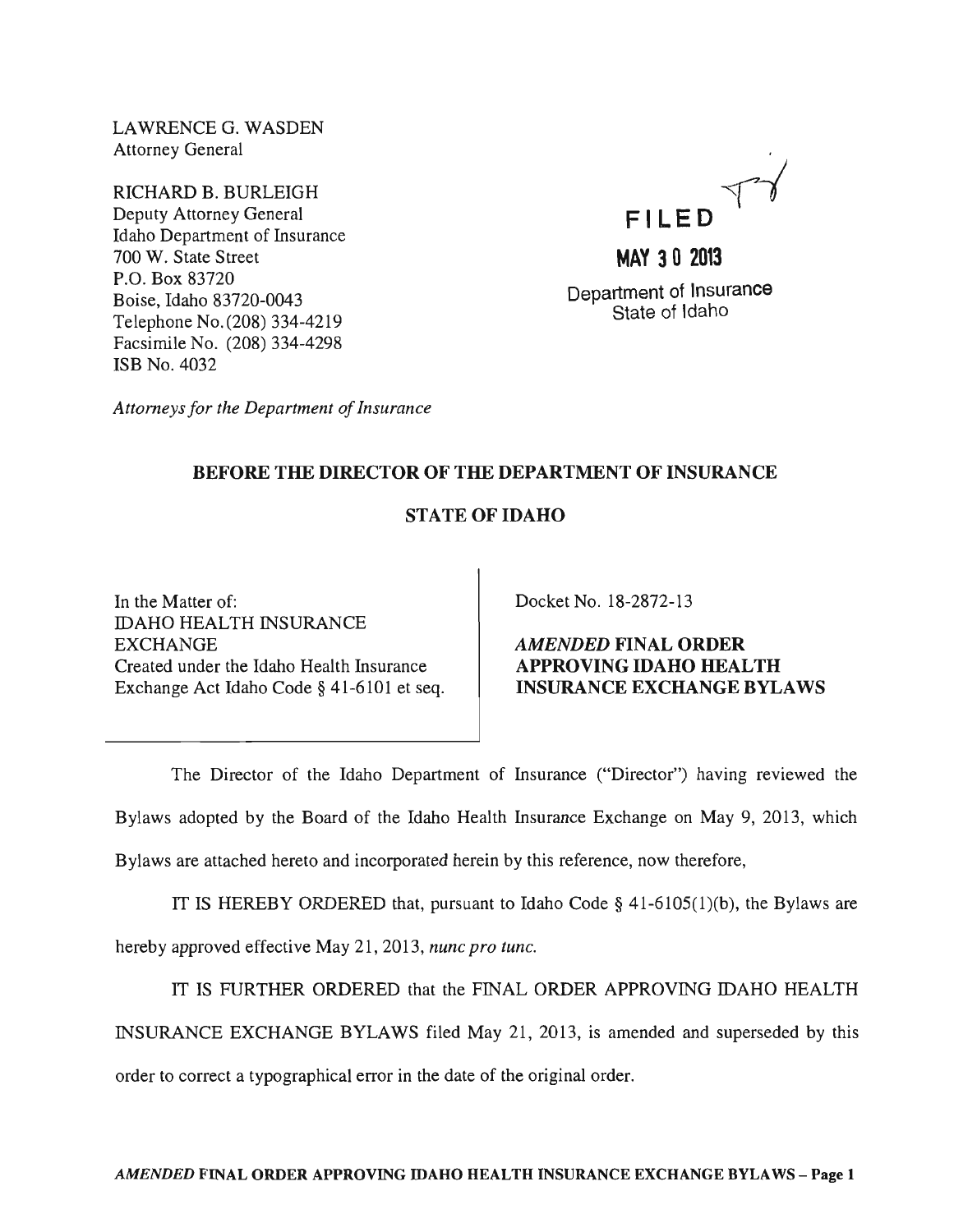#### IT IS SO ORDERED.

DATED this  $\frac{30\text{H}}{3}$  day of May, 2013.

IDAHO DEPARTMENT OF INSURANCE

 $B_{\rm B}$  (Mullary ex WILLIAM W. DEAL Director

#### NOTIFICATION OF RIGHTS

This constitutes a final order of the agency. Any party may file a motion for reconsideration of this final order within fourteen (14) days of the service date of this order. The agency will dispose of the petition for reconsideration within twenty-one (21) days of its receipt, or the petition will be considered denied by operation of law. *See* Idaho Code § 67-5246(4).

Pursuant to Idaho Code §§ 67-5270 and 67-5272, any party aggrieved by this final order may appeal it by filing a petition for judicial review in the district court of the county in which: (1) the hearing was held; or (2) the final agency action was taken; or (3) the aggrieved party resides or operates its principal place of business in Idaho; or (4) the real property or personal property that was the subject of the agency decision is located. An appeal must be filed within twenty-eight (28) days of: (a) the service date of this final order, or (b) an order denying a petition for reconsideration, or (c) the failure within twenty-one (21) days to grant or deny a petition for reconsideration, whichever is later. See Idaho Code § 67-5273. The filing of a petition for judicial review to the district court does not itself stay the effectiveness or enforcement of the order under appeal.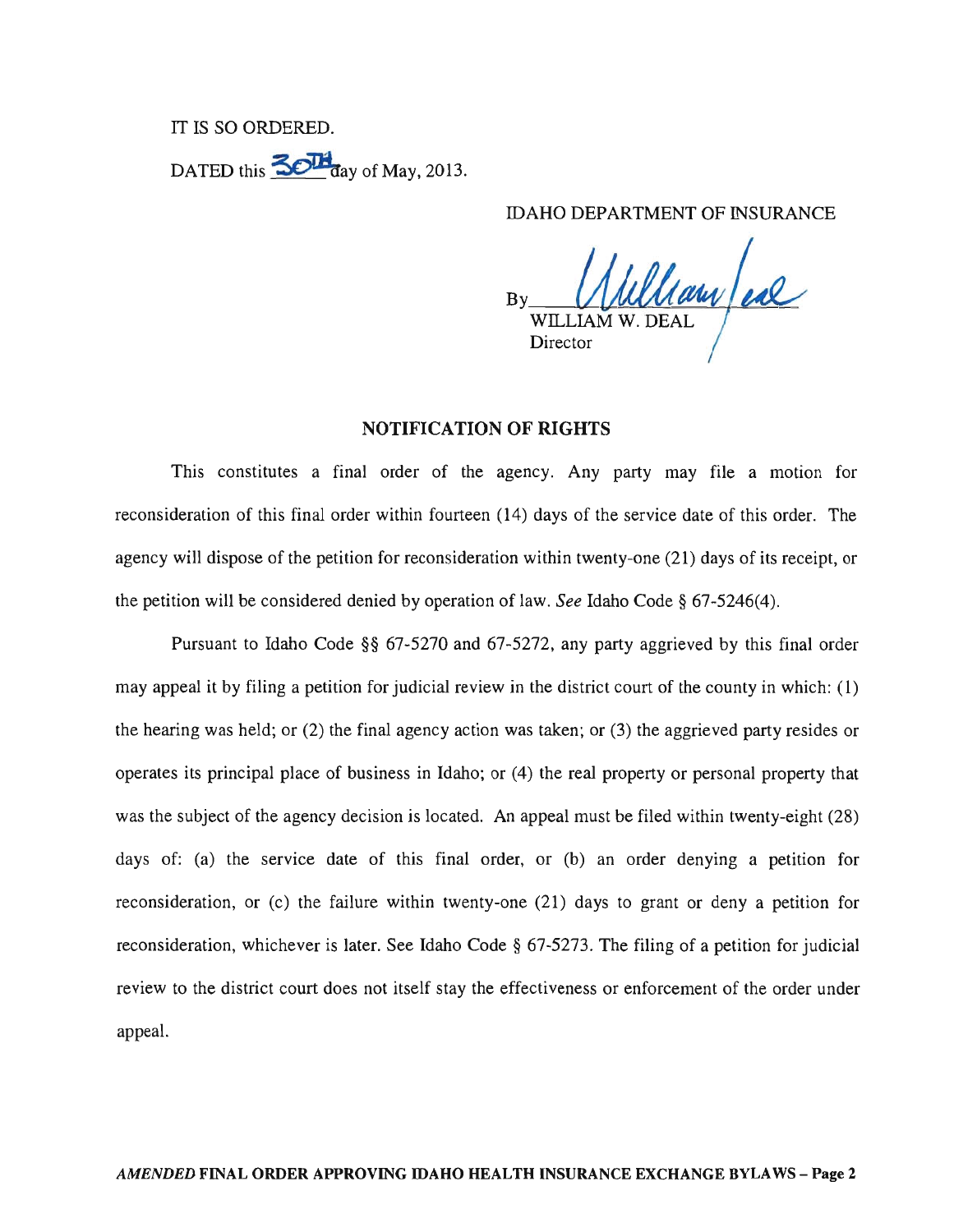#### CERTIFICATE OF SERVICE

I HEREBY CERTIFY that I have on this  $\frac{3}{10}$  caused a true and  $\frac{3}{10}$  Here and correct copy of the foregoing AMENDED FINAL ORDER APPROVING IDAHO HEALTH INSURANCE EXCHANGE BYLAWS to be served upon the following by the designated means:

Michael Stoddard Hawley Troxell 877 Main Street, Suite 1000 Boise, ID 83702

Richard B. Burleigh Deputy Attorney General Idaho Department of Insurance 700 W. State St., 3rd Floor Boise, ID 83720-0043



| first class mail          |
|---------------------------|
| certified mail            |
| $\boxtimes$ hand delivery |
| via facsimile             |

Teresa Jones Assistant to the Director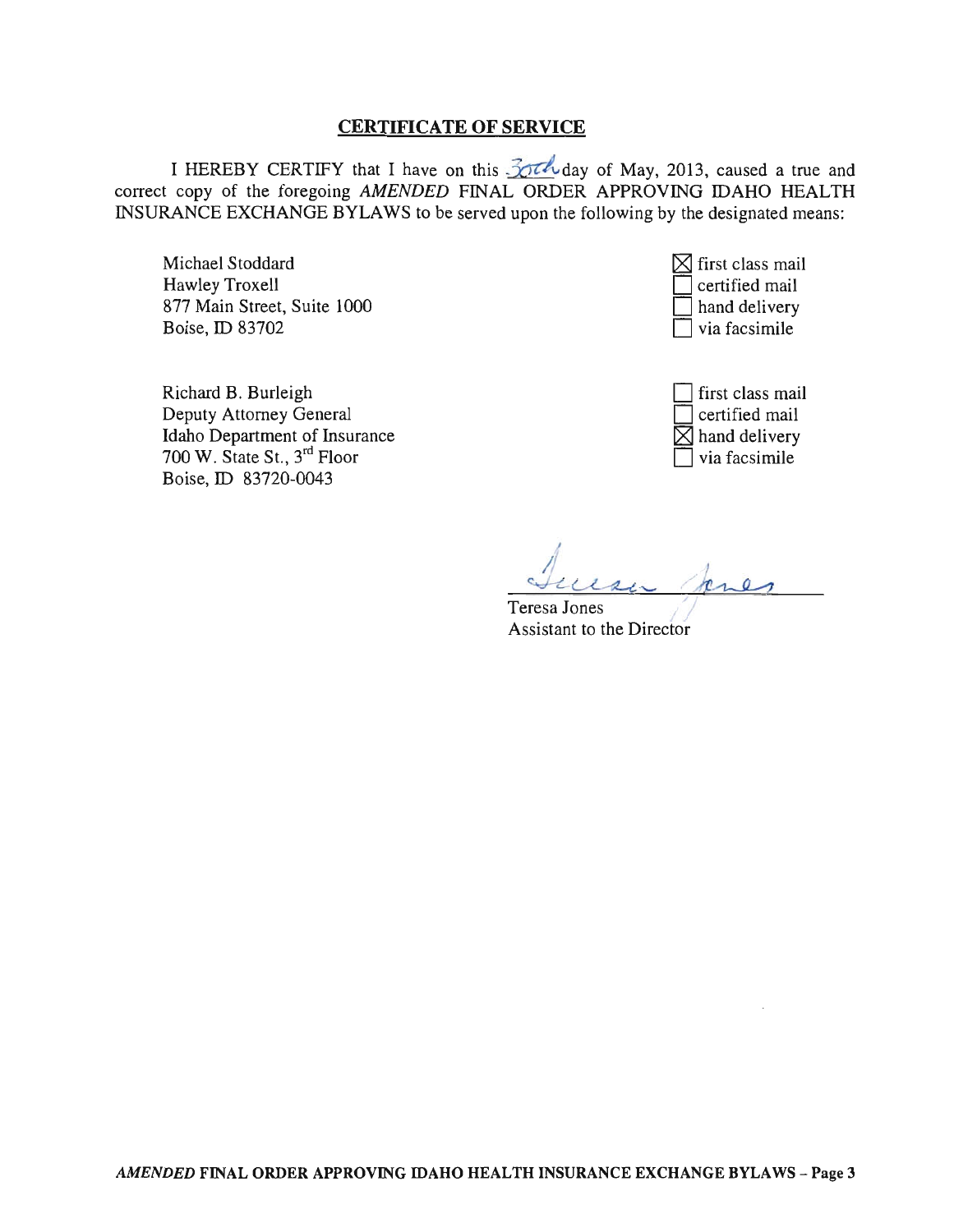#### IDAHO HEALTH INSURANCE EXCHANGE

#### ("Exchange") Created under the Idaho Health Insurance Exchange Act Idaho Code § 41-6101 *et seq.* ("Act")

#### BYLAWS

## Adopted by the Board May 9,2013 and Approved by the Idaho Insurance Department Director May 21, 2013

#### ARTICLE 1 **OFFICES**

1.1 Office. The principal place of business of the Exchange shall be located at such office or offices as the Board may from time to time determine.

### ARTICLE 2 BOARD

2.1 Appointment; Removal. The members of the Board of the Exchange shall be appointed as provided in the Act. Any voting member of the Board who is not a legislator serves at the pleasure of the Governor of the state of Idaho ("Governor"). Any voting member of the Board who is a legislator serves at the pleasure of the person holding the office entitled to appoint such member in accordance with the Act.

2.2 Resignation. Any Board member may resign at any time by giving written notice to the Chairperson and the person entitled to appoint the resigning member in accordance with the Act. The resignation shall take effect at the time specified in such notice.

2.3 Compensation. Board members shall receive no compensation for their service as Board members, except that they may receive a per diem and reimbursement for travel and other reasonable and necessary expenses while engaged in the performance of official duties of the Board. Nothing in the Act or these Bylaws or any plan of operation or policy of the Exchange shall prevent a member of the Board who is otherwise a current or former state employee or member of the Idaho legislature from receiving his usual state compensation and benefits while serving on the Board.

2.4 Conflict of Interest. As provided in the Act, whenever a member of the Board has a conflict of interest on a matter that is before the Board, the member shall fully disclose the conflict of interest to the Board prior to the matter being voted upon, abstain from any vote on the matter associated with the conflict of interest, and comply with any additional requirements established pursuant to the plan of operation or policy of the Exchange established by the Board.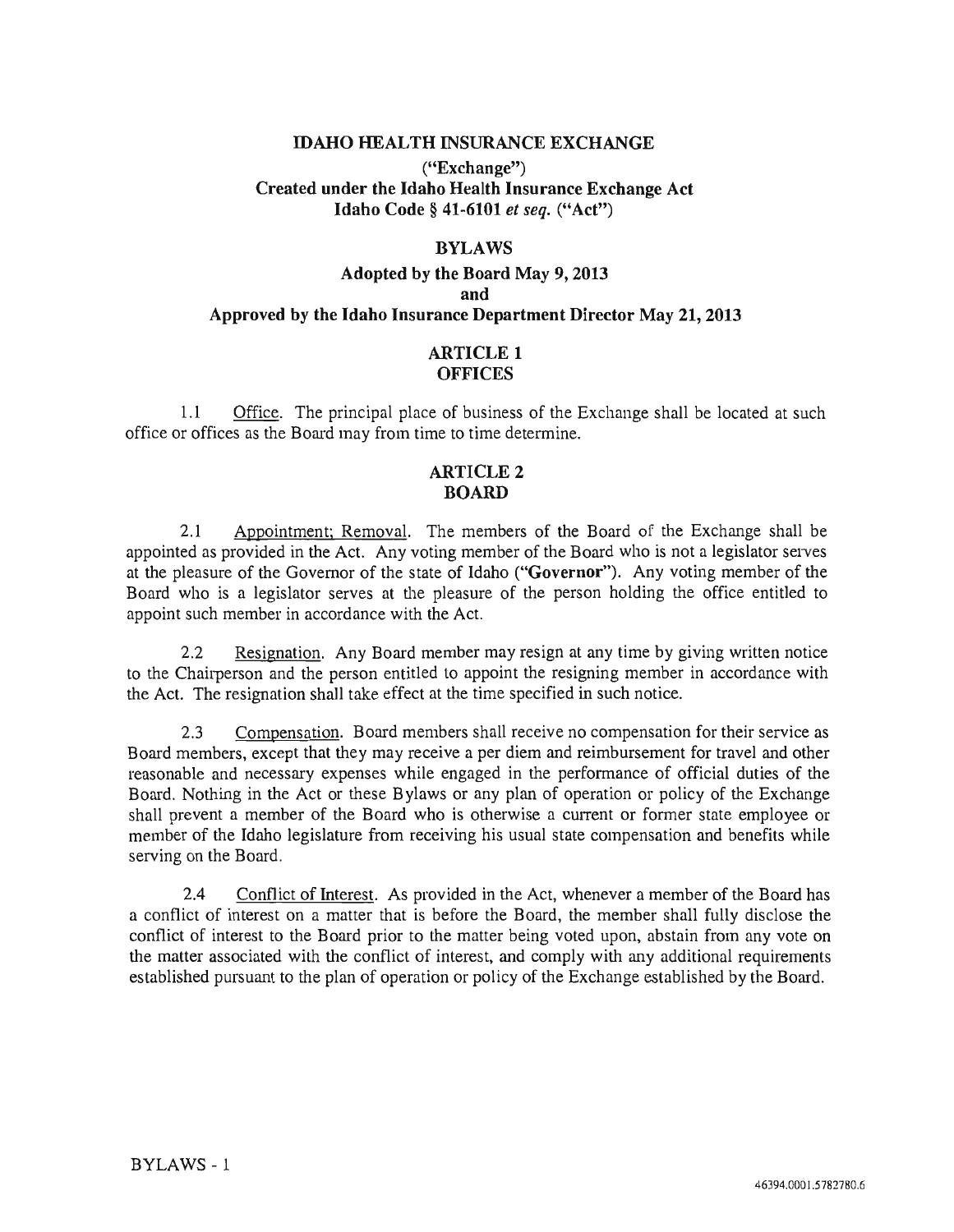#### ARTICLE 3 **POWERS OF THE BOARD**

3.1 General Powers. The Board shall be the governing body of the Exchange and shall have all the powers necessary to implement a health insurance exchange as contemplated by the Act, including (without limitation) the power to borrow money to achieve the purposes of the Exchange, and to open accounts with banking institutions within or outside the state, provided that such banking institutions are insured by the Federal Deposit Insurance Corporation.

3.2 Adoption of Governance Documents. Pursuant to the Act, the Board is empowered to develop, adopt and implement a plan of operation and other governance documents.

#### ARTICLE 4 **MEETINGS OF THE BOARD**

4.1 Meetings. Pursuant to the Act, all meetings of the Board shall be held in accordance with the Idaho Open Meeting Law, Idaho Code Section 67-2340 *et seq.* ("Open **Meeting** Law"), and shall be held in an open public forum. Every reasonable effort shall be made to televise such meetings televised or stream them in video and audio format.

4.2 Regular Meetings. The Board shall designate a schedule of regular meetings of the Board for the transaction of any lawful business of the Exchange. Notice of regular meetings of the Board shall be given to the members of the Board and the public prior thereto in accordance with the Open Meeting Law and Section 4.5 below.

4.3 Special Meetings. The Chairperson may, upon the written request of at least five (5) members of the Board, call a special meeting of the Board for the purpose of transacting any business designated in the request. Notice of a special meeting of the Board shall state the purpose(s) of the meeting and shall be given to the members of the Board and the public prior thereto in accordance with the Open Meeting Law and Section 4.5 below.

4.4 Executive Sessions. The Board or any committee thereof may hold an executive session upon a two-thirds (2/3rds) vote of the Board members thereof present and voting for the purposes and in the manner provided by law.

4.5 Notice of Meetings. Notice may be given by mailing, facsimile, email or other delivery to each member of the Board at the mailing or email address or facsimile number on record with the Exchange. Email is an acceptable form of notice unless a member does not have an email address on file with the Board or specifically requests some other form of notice. Notice of all meetings shall be provided to the general public as required by the Open Meeting Law. Whenever any notice is required to be given by law or by these Bylaws, a waiver thereof in writing signed by the person or persons entitled to said notice, at or prior to the time the meeting convenes, shall be deemed equivalent thereto. Attendance at a meeting shall constitute a waiver of notice of such meeting, except where attendance is for the express purpose of objecting to the transaction of any business because the meeting is not lawfully called or convened.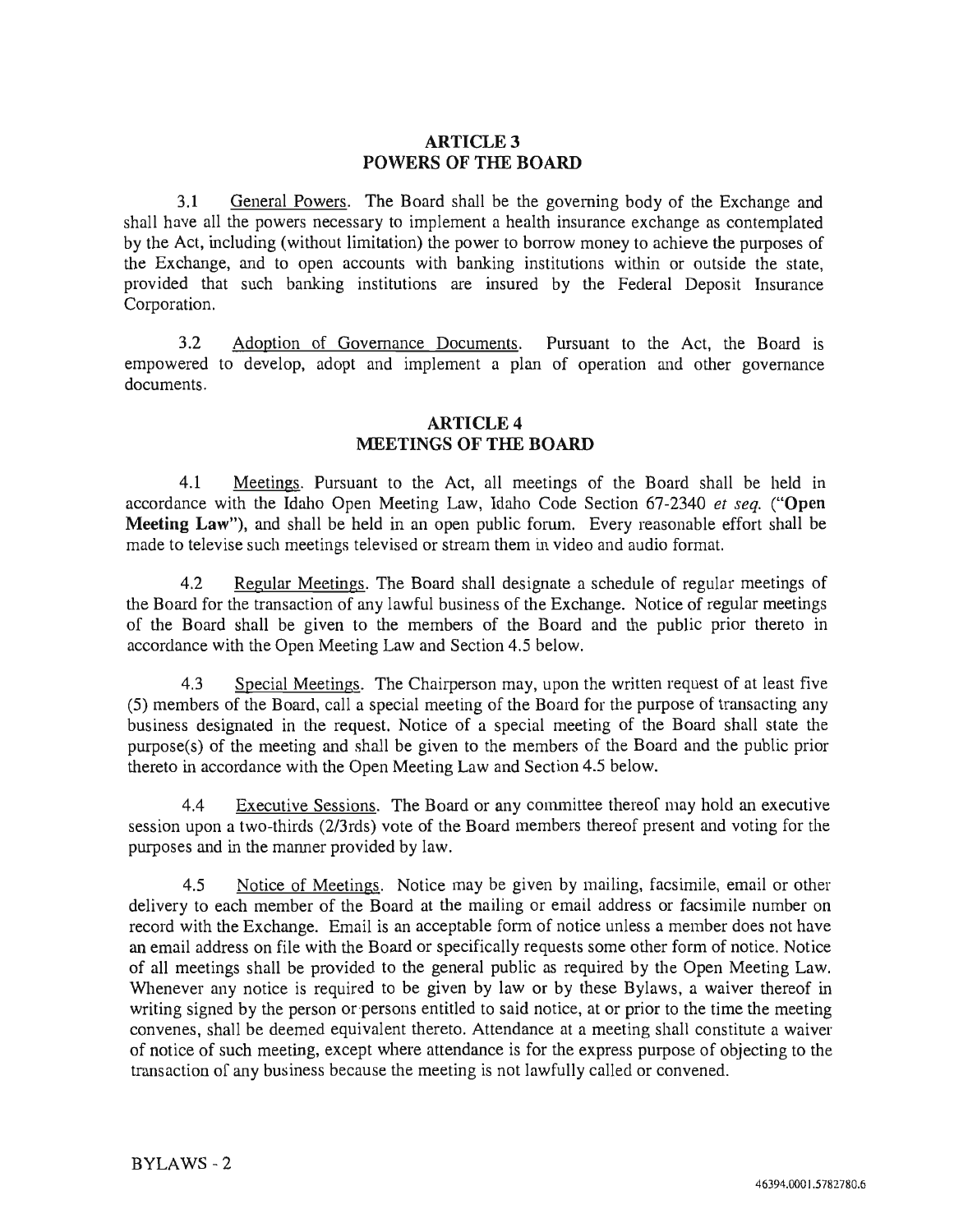4.6 Quorum and Voting. A minimum of nine (9) voting Board members shall be necessary to constitute a quorum for the transaction of business at any meeting of the Board. The affirmative vote of a majority of the voting members of the Board present at a meeting at which a quorum is present shall be necessary to decide any questions to be voted upon by the Board, unless a greater proportion is required by law or these Bylaws. At all meetings all votes shall be made by voice. Any member of the Board may request a roll-call vote. Proxy attendance or voting is prohibited. A Board member who is present at a meeting of the Board or a committee of the Board when corporate action is taken is deemed to have assented to the action taken unless: (i) he/she objects at the beginning of the meeting, or promptly upon arrival at the meeting, to holding or transacting business at the meeting; (ii) hislher dissent or abstention from the action taken is entered in the minutes of the meeting; or (iii) he/she delivers written notice of dissent or abstention to the presiding officer of the meeting before its adjournment or to the Chairperson immediately after adjournment of the meeting. The right of dissent or abstention is not available to a Board member who votes in favor of the action taken.

4.7 Organization. At each meeting of the Board, the Chairperson (or, in the absence of the Chairperson, the Vice-Chairperson or, in the absence of both the Chairperson and Vice-Chairperson, a voting Board member chosen by a majority of the Board members then present) shall act as presiding officer.

4.8 Minutes. The Secretary, or in hislher absence, a Board member chosen by the presiding officer, shall prepare or cause to be prepared minutes of all business transacted by the Board at all regular and special meetings. All minutes shall be prepared in accordance with the Idaho Code Section 67-2344 of the Open Meeting Law.

4.9 Attendance by Telecommunication Device. A Board member may participate in and be considered present at any meeting of the Board or a committee thereof through teleconference, videoconference or similar communications arrangements that pennit each Board member to hear and be heard by each other Board member as if present in person. All meetings conducted by telecommunication devices shall be conducted in accordance with Idaho Code Section 67-2342(5) of the Open Meeting Law.

#### **ARTICLES COMMITTEES**

### 5.1 Standing Committees.

(a) The Board shall have seven (7) standing committees of the Board consisting of an Information Technology Committee, a Finance Committee, an Operations Committee, an Outreach and Education Committee, a Governance Committee, a SHOP Committee and an Executive Committee. The Board Treasurer shall serve as chairperson of the Finance Committee. Chairpersons of the other standing committees shall by designated by the Chairperson of the Board from among the voting members of the Board.

(b) In addition to any other responsibilities that may be assigned by the Board from time to time, the principal functions, responsibilities and areas of expertise of such standing committees shall be as follows: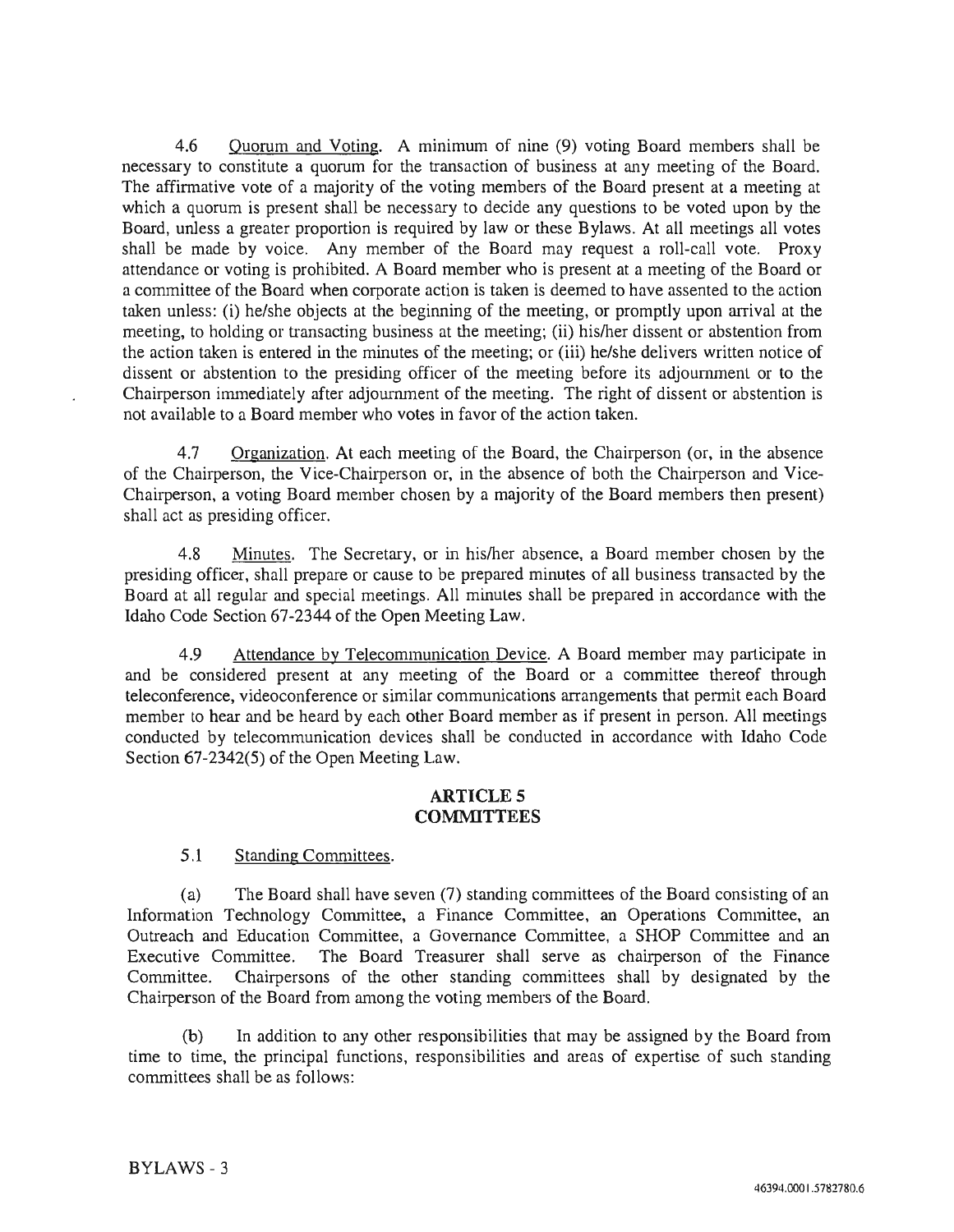(i) In the case of the Information and Technology Committee: to monitor and provide oversight for the Exchange on user interface, systems integration, eligibility and enrollment processes and scope of functions; to assure the smooth integration and security of all Exchange records, data and internal and external access functions; to recommend "best practices" for information technology; and to monitor and provide oversight on matters of compliance with applicable legal and ethical requirements for access and data.

(ii) In the case of the Finance Committee: to recommend and monitor for the Exchange compliance with prudent fiscal policies, procedures and practices; to assure that the Exchange has the financial resources and the financial strategy necessary to carry out its statutory responsibilities and mission, including oversight of the Exchange's budgetary process, asset and liability management, and performance measurement; and to provide for audits and financial controls.

(iii) In the case of the Operations Committee: to recommend and monitor for the Exchange compliance with polices, programs, procedures and practices for optimal organizational development, including employment policies and practices, employee training, development and evaluation, employee compensation and benefits, and employee separation; and to formulate procurement policies in accordance with the Act.

(iv) In the case of the Outreach and Education Committee: to recommend, monitor and oversee outreach and communications with the public and with Indian tribes located within the State of Idaho; to coordinate and develop stakeholder involvement with the Exchange; and to develop and implement the communications plan of the Exchange.

(v) In the case of the Governance Committee: to monitor and oversee resolution of organizational, governance and other legal matters relating to the implementation and operation of the Exchange; and to nominate officers for the Board.

(vi) In the case of the SHOP Committee: to recommend, monitor and oversee the implementation of the Small Business Health Options Program.

(vii) In the case of the Executive Committee: to engage in general oversight of operations of the Exchange, subject to the ratification of the Executive Committee's actions by the Board. The Executive Committee shall be comprised of the officers of the Board, the chairperson of the Operations Committee (if such chairperson is not already an Executive Committee member by virtue of being an officer) and such other members of the Board as may be necessary so that (i) the Executive Committee includes at least one member from each of the six constituent groups represented by voting members on the Board as provided in the Act (i.e., health carriers, producers, consumers, small employers, health care providers and legislators) and (ii) a majority of the Executive Committee is not comprised of Board members who represent health carriers and producers.

(c) To the extent possible, given the membership of the Board at the time and the objective that each member serve on at least one of the standing committees, (i) the Finance Committee shall include at least one member who is experienced with generally accepted accounting principles, internal controls, auditing and financial statement analysis and/or at least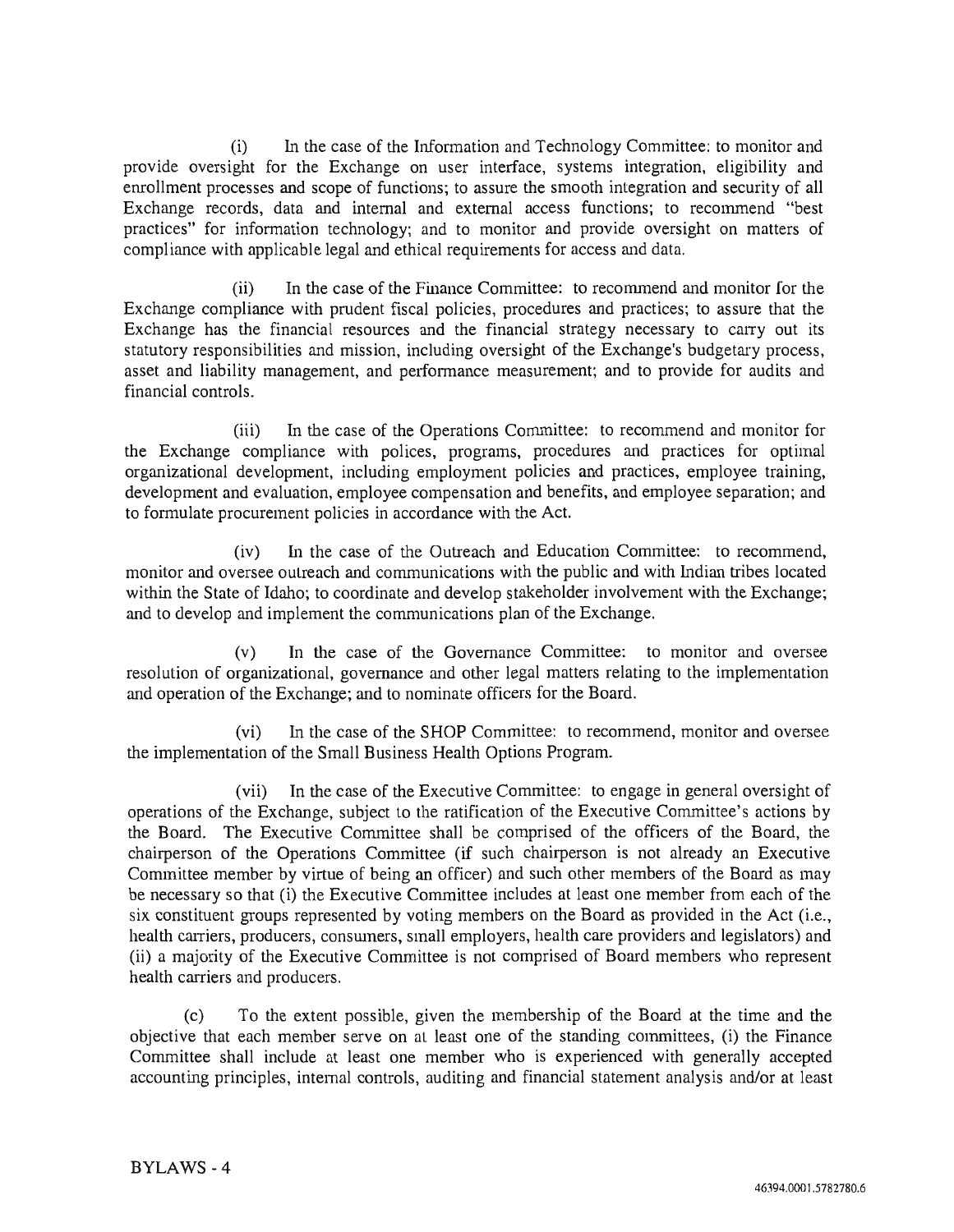one member with a financial management background and experience; and (ii) the Operations Committee shall include at least one member who is experienced in personnel management.

(d) Regular meetings of each standing committee shall be scheduled quarterly or at such other intervals as may be approved by the Board. Special meetings of a standing committee may be called by its chairperson as necessary.

(e) Each standing committee shall include at least four (4) voting members of the Board. A majority of the voting members of a standing committee shall constitute a quorum, and the vote of a majority of such quorum shall be required for the standing committee to take formal action.

5.2 Notice of Committee Meetings. Notice of meetings of any committee of the Board shall be given to the members of the committee and the public prior thereto in accordance with  $-$  and as may be required by  $-$  the Open Meeting Law and Section 4.5 above.

5.3 Advisory and Ad Hoc Committees. The Board may establish such advisory and ad hoc committees as it deems necessary to accomplish the intent and purposes of the Act and these Bylaws.

5.4 Appointment and Removal. Except for the Treasurer of the Board (who serves as the chairperson of the Finance Committee pursuant to Section 5.1(a) above), all members of all standing, advisory and ad hoc committees shall be appointed by the Chairperson, subject to confirmation by the Board, and shall serve at the pleasure of the Board. The Board may remove and replace members of any committee and may fill vacancies on any committee at any time in the discretion of the Board.

### ARTICLE 6 **OFFICERS AND EMPLOYEES**

6.1 Officers. The officers of the Exchange include the Chairperson (who shall be appointed or elected as provided in Section 6.2 below); the Vice-Chairperson, the Secretary and the Treasurer, who shall be appointed by the Board from among its voting members; and such other officers and assistant officers as may be deemed necessary or desirable and as may be appointed by the Board from time to time.

6.2 Chairperson. The Governor may appoint the Chairperson from among the members of the Board. If the Governor does not appoint the Chairperson, the Board shall elect the Chairperson from among the members of the Board. The Chairperson shall perform the duties imposed by the Act, these Bylaws, and any applicable resolution of the Board and shall preside at all meetings of the Board. In the absence or incapacity of the Chairperson, or in case of hislher resignation or death, the members shall elect from their number an acting Chairperson, who shall perform the duties of the Chairperson during the time of such absence or incapacity or until such time as the Governor appoints or the Board elects a new Chairperson.

6.3 Term of Office. The Vice-Chairperson, the Secretary, the Treasurer and each other officer or assistant officer shall hold office the earlier of the expiration of his term as a Board member under the Act, or the appointment of his/her successor, or his/her removal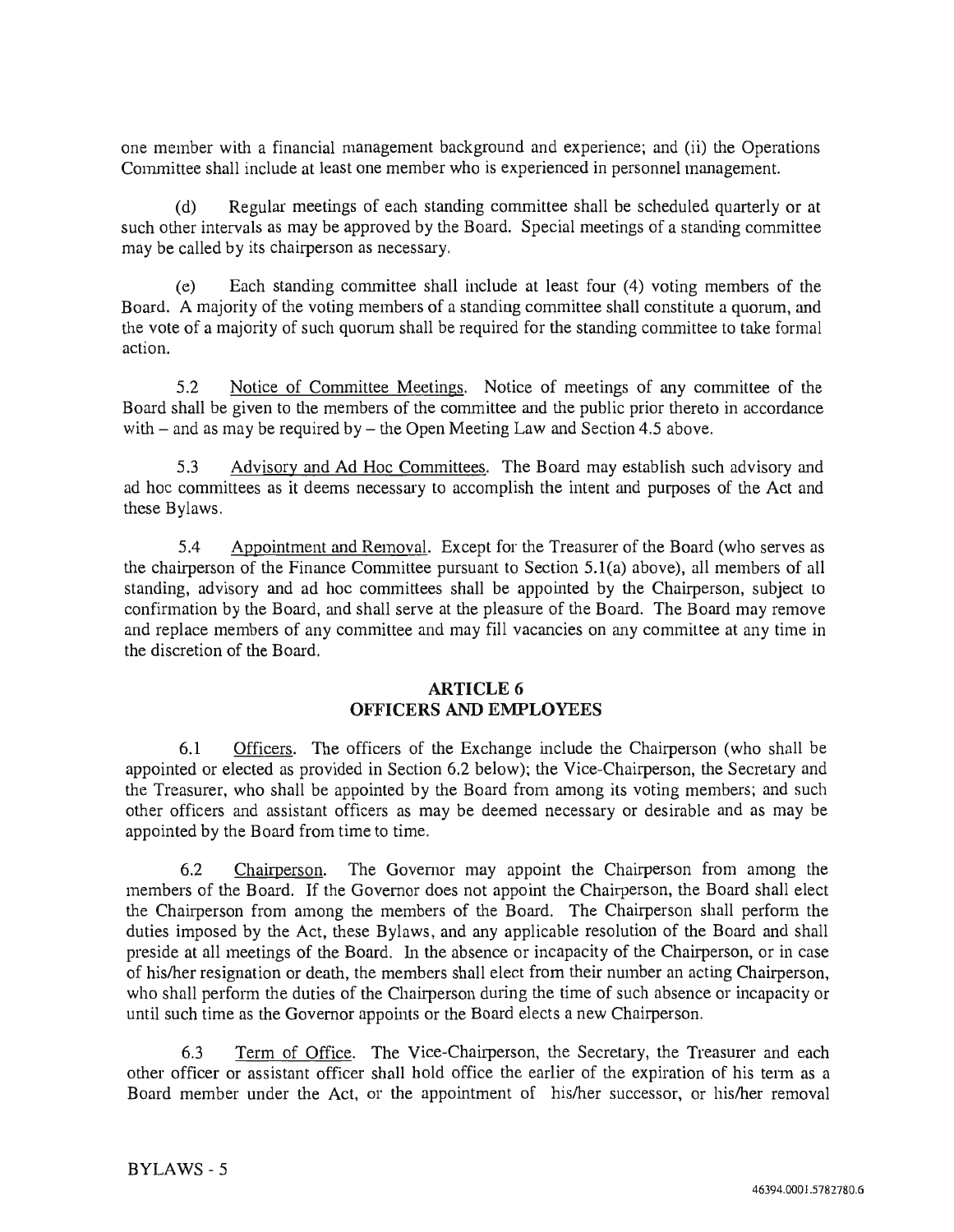pursuant to Section 6.4 below. The Vice-Chairperson, the Secretary, the Treasurer and each other officer or assistant officer serve at the pleasure of the Board. Nothing in these Bylaws shall prohibit the re-appointment of any of person to hold such offices.

6.4 Removal; Resignation. Any officer of the Exchange (other than the Chairperson if the Chairperson has been appointed by the Governor) may be removed from office, with or without cause, by the Board. Any officer may resign at any time. Such resignation shall be in writing and shall take effect at the time specified therein, and if no time be specified, at the time of receipt by the Chairperson. The acceptance of a resignation shall not be necessary in order to make it effective, unless so specified therein.

6.5 Vice-Chairperson. The Vice-Chairperson shall perform the duties of the Chairperson in the absence or incapacity of the Chairperson for any reason until such time as a new Chairperson is appointed or elected pursuant to Section 6.2 above. In the absence or incapacity of the Vice-Chairperson, or in case of his/her resignation or death, the members shall elect from their number an acting Vice-Chairperson, who shall perform the duties of the Vice-Chairperson during the time of such absence or incapacity or until such time as the Board shall elect a new Vice-Chairperson.

6.6 Secretary. The Secretary shall have such duties as from time to time may be determined by the Board. The Chairperson may appoint one or more members of the Board to serve as acting Secretary(ies) in the event of the absence or incapacity of the Secretary.

6.7 Treasurer. The Treasurer shall serve as chairperson of the Finance Committee (as provided in Section S.l(a) above) and shall have such other duties and responsibilities as may be determined by the Board. The Chairperson may appoint one or more members of the Board to serve as acting Treasurer in the event of the absence or incapacity of the Treasurer.

6.8 Additional Duties. The officers of the Exchange shall perform such other duties and functions as may from time to time be assigned to them by resolution of the Board.

6.9 Executive Director. The Board shall retain an Executive Director to administer the Exchange. The Executive Director shall be responsible for the day-to-day operations of the Exchange, in accordance with the policies and guidelines delineated by the Board. The Executive Director shall report directly to the Board.

6.10 Additional Personnel. The Executive Director, as directed or subject to approval by the Board, may from time to time retain such additional personnel he/she deems necessary to effectuate the purposes of the Exchange.

#### ARTICLE 7 **WRITTEN REPORT**

7.1 Written Report. As provided in the Act, by no later than January 31 of each year, the Board shall submit a written report to of its activities and the condition of the Exchange to the Director of the Idaho Department of Insurance and the Governor, and to the director of the Idaho legislative services office for distribution to all Idaho legislators.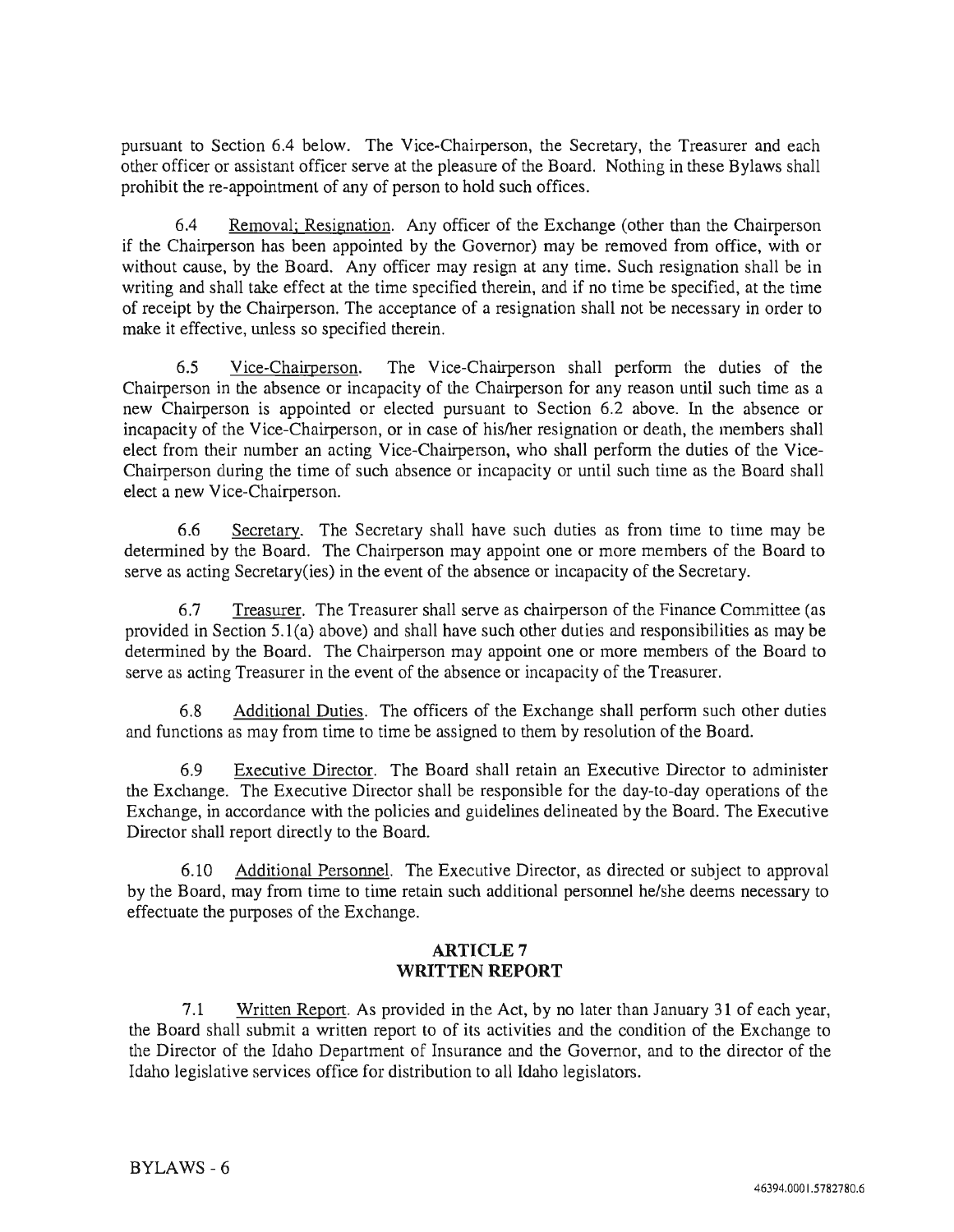### **ARTICLE 8 INDEMNIFICATION**

8.1 No Liability. Pursuant to Idaho Code § 41-6105(2)(k), the Board shall not be liable for any obligations of the Exchange. No member of the Board shall be liable, and no cause of action of any nature may be pursued against a Board member, for any act or omission related to the performance of the Board member's powers and duties under the Act, these Bylaws, or any plan of operation or policy of the Exchange. unless such act or omission constitutes willful or wanton misconduct.

### 8.2 Indemnification of Board Members, Officers, Employees and Agents.

(a) The Exchange shall indemnify and advance funds to or for the benefit of the members of the Board and the officers, employees and other agents of the Exchange to the fullest extent permitted by law, as the same exists or may hereafter be amended (but, in the case of any such amendment, only to the extent that such amendment permits the Exchange to provide broader indenmification rights than the applicable law permitted the Exchange to provide prior to such amendment).

(b) The Exchange shall indemnify any person ("**Indemnifiable Person**") who was or is a party or is threatened to be made a party to any threatened, pending or completed action, suit or proceeding, whether civil, criminal, administrative, arbitrative or investigative (whether formal or informal) ("Proceeding") by reason of the fact that such Indemnifiable Person is or was a member of the Board or an officer, employee or other agent of the Exchange or a lawful spouse of a member of the Board, officer, employee or other agent of the Exchange against expenses (including attorneys' fees), judgments, fines and amounts paid in settlement actually and reasonably incurred by such person in connection with such Proceeding if such Indemnifiable Person acted in good faith and in a manner such person reasonably believed to be in or not opposed to the best interests of the Exchange, and, with respect to any criminal action or proceeding. had no reasonable cause to believe such person's conduct was unlawful. The termination of any action, suit or proceeding, whether by judgment, order, settlement, conviction, or plea of nolo contendere or its equivalent, shall not, of itself, create a presumption that the Indemnifiable Person did not meet the applicable standard of conduct described in this subsection (b).

(c) To the extent that ml Indemnifiable Person has been successful on the merits or otherwise in defense of any Proceeding, or in defense of any claim, issue or matter therein, such Indemnifiable Person shall be indemnified against expenses (including attorneys' fees) actually and reasonably incurred by such person in connection therewith.

 $(d)$  Except as mandated by subsection (c) of this section, any indemnification under subsection (b) of this section (unless ordered by a court) shall be made by the Exchange only as authorized in the specific case upon a determination that indemnification of the Indemnifiable Person is proper in the circumstances because such person has met the applicable standard of conduct set forth in subsection (b). Such determination shall be made (1) by majority vote of all of the members of the Board who were not parties to such Proceeding (a majority of whom shall for such purpose constitute a quorum of the Board), or (2) if such a quorum is not obtainable, or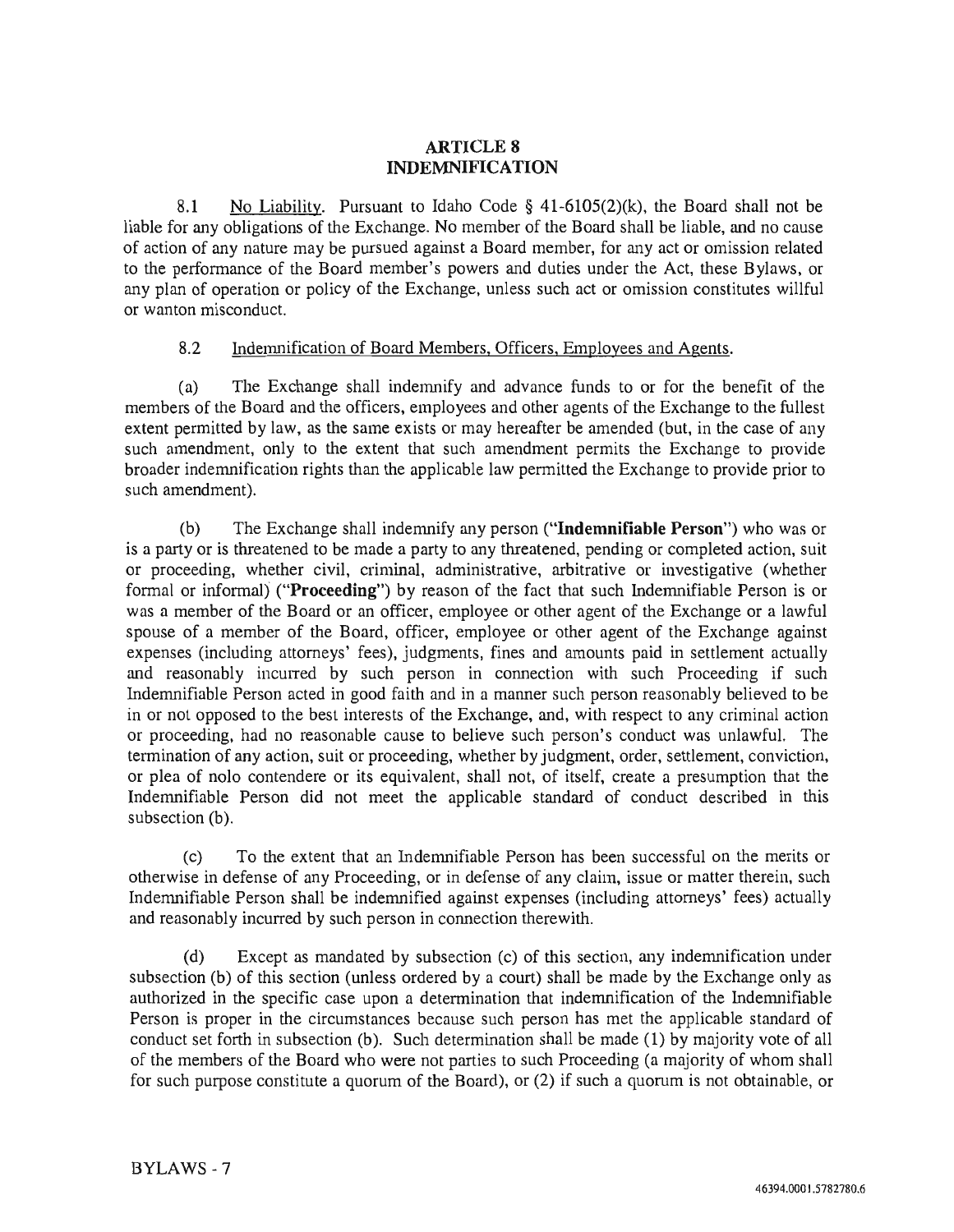even if obtainable a quorum of disinterested members so directs, by independent legal counsel in a written opinion.

(e) Expenses (including attorneys' fees) incurred by an Indemnifiable Person in defending a Proceeding shall be paid by the Exchange in advance of the final disposition of such Proceeding, conditioned however upon receipt by the Exchange of a written undertaking by or on behalf of the Indemnifiable Person to repay such amount if it shall ultimately be determined that such person is not entitled to be indemnified by the Exchange as authorized in this section.

(f) The indemnification authorized by this section shall not be deemed exclusive of any other rights to which an Indemnifiable Person may be entitled under the Act, any bylaw, agreement, vote of disinterested members of the Board or otherwise, both as to action in such Indemnifiable Person's official capacity and as to action in another capacity while holding such office, and shall continue as to any Indemnifiable Person who has ceased to be a Board member, officer, employee or other agent of the Exchange and shall inure to the benefit of the heirs or personal representative of such person.

(g) The Exchange shall have power to purchase and maintain insurance on behalf of any Indemnifiable Person who is or was a member of the Board, officer, employee or other agent of the Exchange (or any such person's spouse) against any liability asserted against such person and incurred by such person in any such capacity or arising out of such person's status as such, whether or not the Exchange would have the power to indemnify such person against such liability under the provisions of this section.

(h) The power of the Board to indemnify the lawful spouse of an Indemnifiable Person who is or was a member of the Board, officer, employee or other agent of the Exchange under subsection (b) shall be and is limited to Proceedings arising solely out of such spouse's capacity as the spouse of an Indemnifiable Person who is or was a member of the Board, officer, employee or other agent of the Exchange, including Proceedings that seek damages recoverable from marital community property, property held jointly by the member of the Board, officer, employee or agent of the Exchange and the lawful spouse, or property transferred from the member of the Board, officer, employee or agent of the Exchange to the lawful spouse. The power to indemnify the lawful spouse of a person who is or was a member of the Board, officer, employee or other agent of the Exchange under subsection (b) shall not include any indemnification in connection with any Proceeding seeking damages against the spouse for any actual or alleged wrongful act of the spouse.

(i) Without the necessity of entering into an express contract, all rights to indemnification and advances under this Article VIII shall be deemed to be contractual rights and to be effective to the same extent as if provided in a contract between the Exchange and the Indemnifiable Person at any time while this Article 8 is in effect. Any right to indemnification or advances granted by this Article 8 to an Indemnifiable Person shall be enforceable by or on behalf of the person holding such right in any court of competent jurisdiction if (i) the claim for indemnification or advances is denied, in whole or in part, by the Exchange or (ii) no disposition of such claim is made within ninety (90) days after the Indemnifiable Person requests such indemnification in writing. The claimant in such enforcement action, if successful in whole or in part, shall be entitled to be paid also the expense of prosecuting his claim. It shall be a defense to